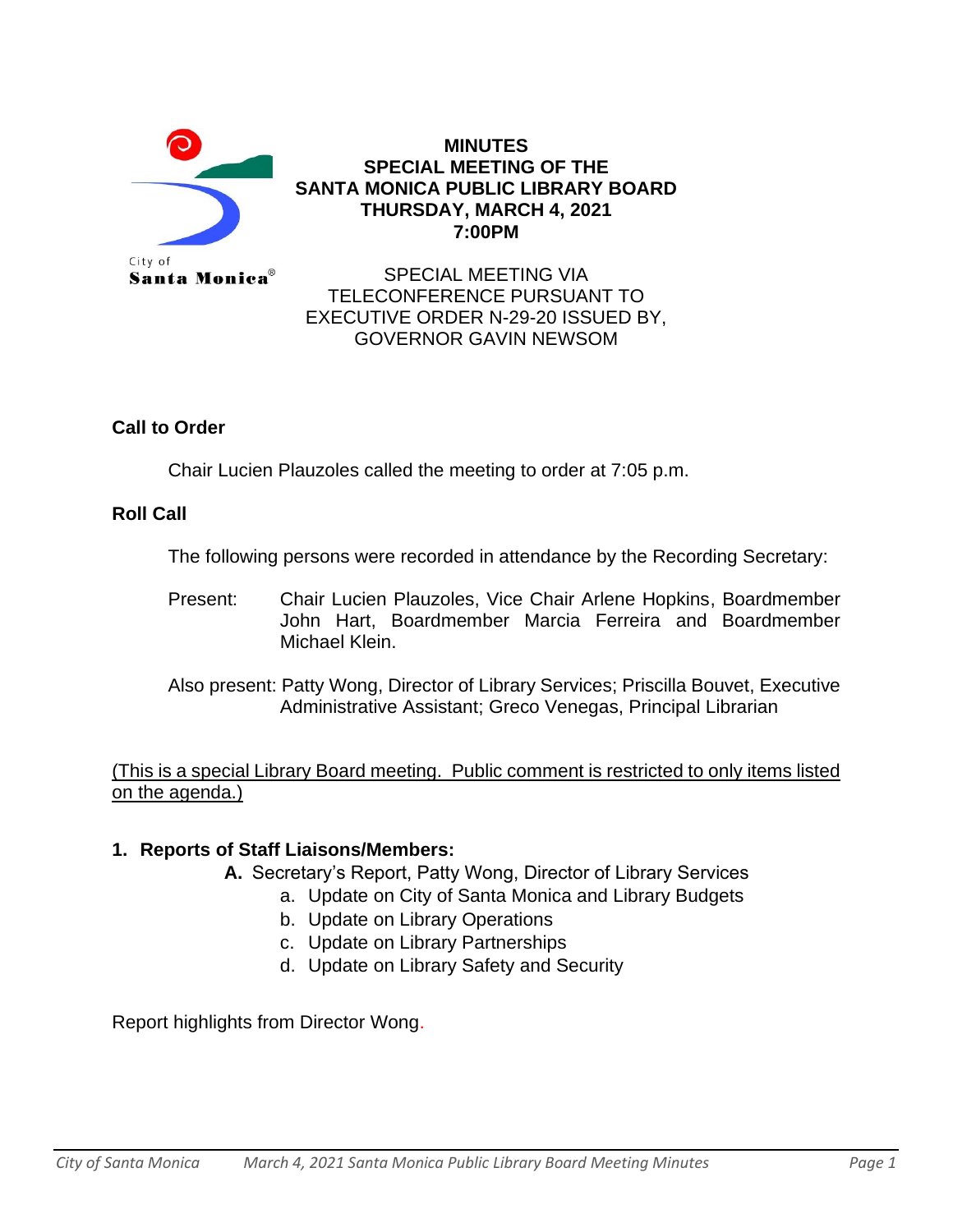The City presented a report to Council for its efforts to address homelessness in which the Library was featured highlighting its partnerships and work to address homelessness while promoting a safe and welcoming environment for all.

Approval for ongoing funding of \$30,000 have been allocated for library pages. Along with funding requests for the implementation of Open + at Ocean Park Branch, new position youth services position and additional support for library pages was submitted as part of the Biennial Budget process.

With the passing of Measure SM, the Library will is set to receive ongoing funding but amount has yet to be determined by the City.

A notification was sent out to all Los Angeles County libraries announcing that staff serving youth would be eligible to receive the COVID vaccination.

An overview of the timeline for reimagining the Library was shared along with identification of the three key areas: Collections, Technology and Patron Services, Community Engagement and Programming, and Administration and Business Services.

Plauzoles inquired for plans to staff the Branches.

Hart inquired to the percentage of the budget allocated to security and if a possibility to pass security costs to other departments such as the Santa Monica Police Department was possible.

Hopkins questioned whether imaginative and future trends were being incorporated, including request to seek community engagement. Hopkins remarked whether operation costs for the Main Library were being considered to better manage costs.

Hart remarked on the idea of opening all four neighborhood branches and closing the Main Library. Hopkins suggested an analysis be completed.

Klein shared observation over the importance of seeking public comment to ensure full scope received vs. only receiving feedback from those receiving services. In addition, Mr. Klein commended staff for their work during the pandemic.

# **2. Approval of Minutes:**

**A.** Staff recommends that the Library Board approve the minutes of the November 5, 2020 Special Library Board meeting.

# MOTION

Klein moved and Hopkins seconded a motion to approve minutes of November 5, 2020 Special Library Board meeting as amended. The motion was approved by the following vote:

AYES: Plauzoles, Hopkins, Hart, Ferreira, Klein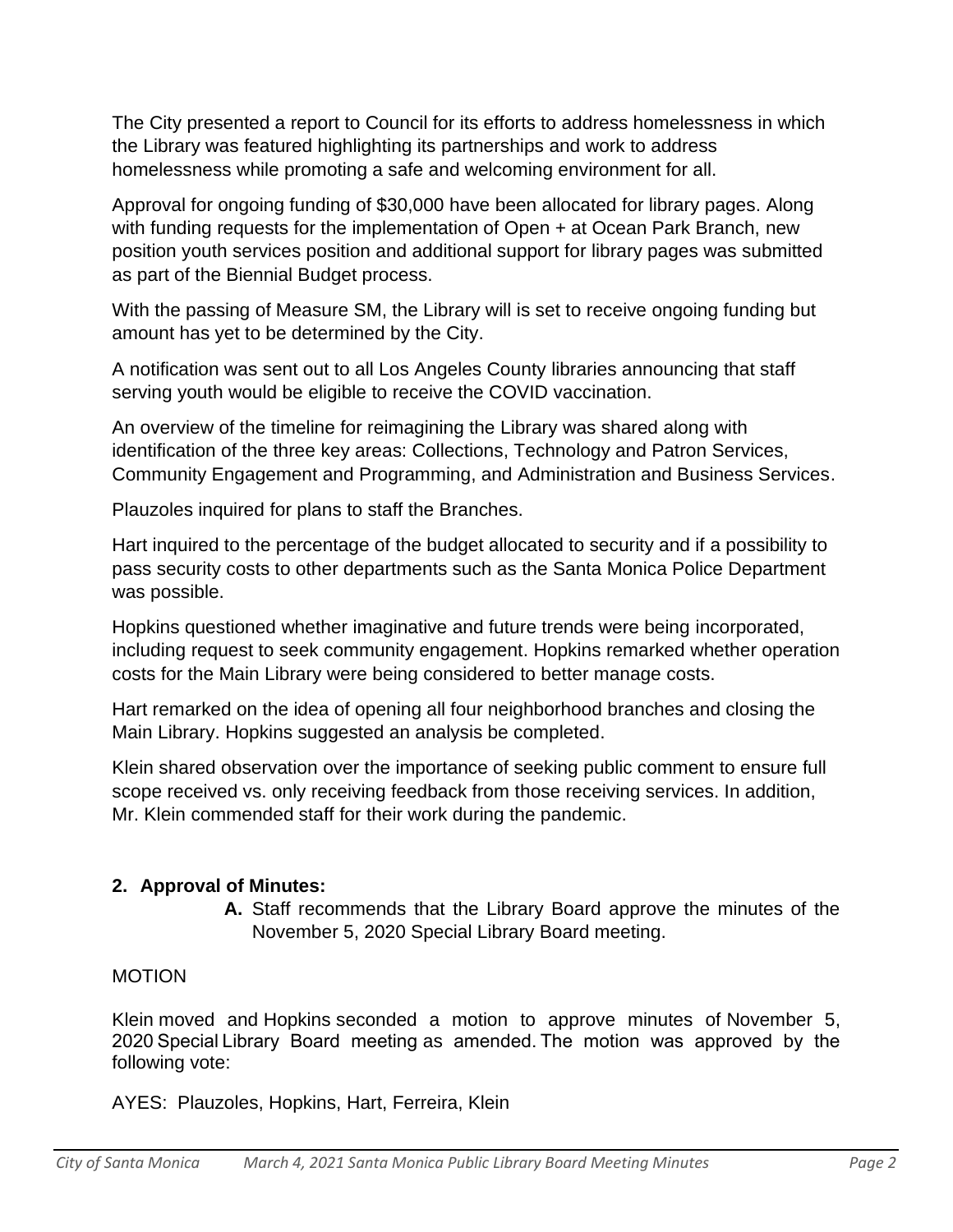NOES: None

ABSTAINING: None

ABSENT: None

#### **3. New Business:**

A. Ocean Park Branch, Open + presentation and status update by Greco Venegas, Principal Librarian.

Mr. Venegas gave an overview of the California State Library Grant received allowing SMPL to implement a self-service model at its Ocean Park Branch Library using Open + through a partnership with Bibliotheca. The self-service model would require minimal staffing, provide an opportunity to reopen Ocean Park Branch to the community in a limited capacity and while providing highly desired services such as access to computers and the collection, self check-out and wi-fi. Pilot would include opening Ocean Park Branch 12 hours a week with minimal staffing. City staff will be coordinating tours for council members once ready.

Hopkins inquired whether HVAC fresh air exchanges were being considered and sanitation plans.

Ferreira asked for clarification of the logistics involved with the mandated user agreement and how it would work for individuals and families using facility.

Klein questioned camera set-up and privacy issues that may arise.

Board discussed the following future agenda items:

- Report on the current condition of the collection, how much has been lost or not returned (due to no late fees) and damaged
- Drafting of letter to City Council during budget review
- Analysis for closing the Main Library and opening all four branches

# **Adjournment**

### MOTION

Chair adjourned meeting at 8:58 p.m.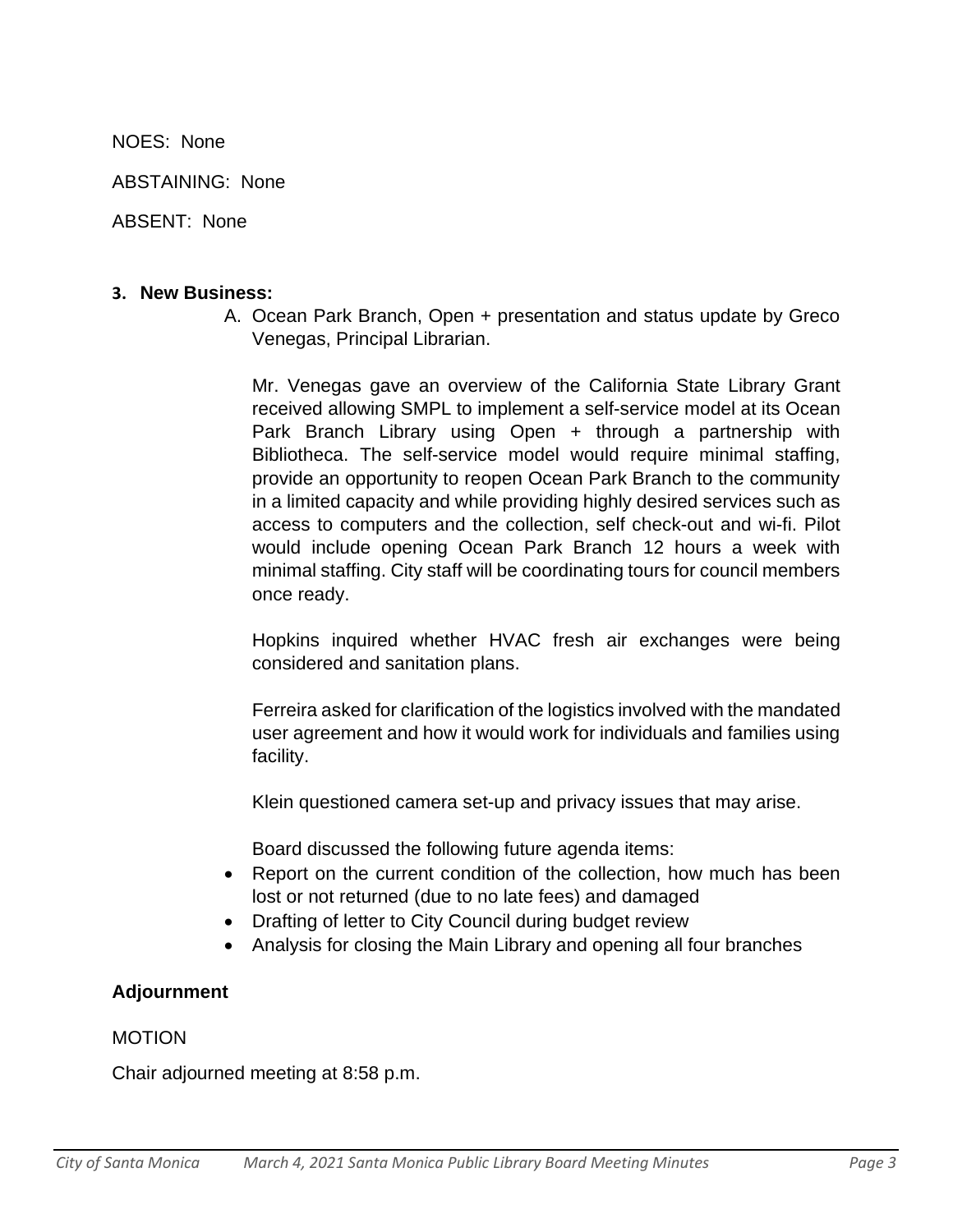# ATTEST: APPROVED:

Patricia Wong **Lucien Plauzoles** Director of Library Services Library Board Chair